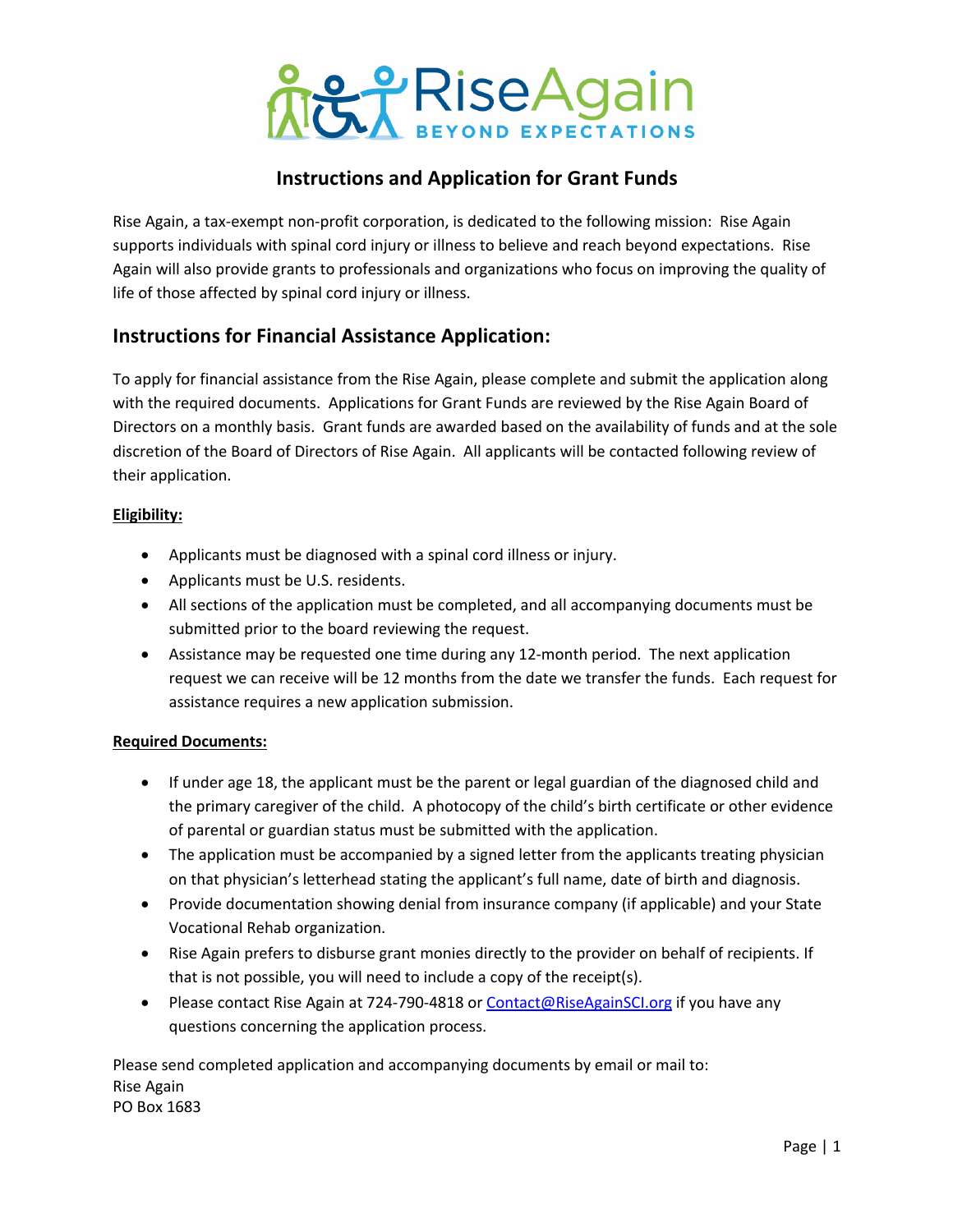## **Rise Again Individual Grant Application**

| Date of Application: ______________                                                                                                                                                                                                                   |              |                                                                                                                                                                                                                         |
|-------------------------------------------------------------------------------------------------------------------------------------------------------------------------------------------------------------------------------------------------------|--------------|-------------------------------------------------------------------------------------------------------------------------------------------------------------------------------------------------------------------------|
|                                                                                                                                                                                                                                                       |              |                                                                                                                                                                                                                         |
| Name and relationship of person completing the application:                                                                                                                                                                                           |              |                                                                                                                                                                                                                         |
|                                                                                                                                                                                                                                                       |              |                                                                                                                                                                                                                         |
|                                                                                                                                                                                                                                                       |              |                                                                                                                                                                                                                         |
|                                                                                                                                                                                                                                                       |              |                                                                                                                                                                                                                         |
|                                                                                                                                                                                                                                                       |              |                                                                                                                                                                                                                         |
| Indicate type of request: Equipment Travel                                                                                                                                                                                                            |              | <b>Alternative Treatment</b>                                                                                                                                                                                            |
| (More than one type of request can be selected. Fill in the sections below related to your request)                                                                                                                                                   |              |                                                                                                                                                                                                                         |
| Equipment needed and cost (please provide at least two quotes):                                                                                                                                                                                       |              |                                                                                                                                                                                                                         |
|                                                                                                                                                                                                                                                       |              |                                                                                                                                                                                                                         |
| (List to what facility, duration and program. Calculate trips from home to site with mileage per trip<br>needed. We use the IRS guidelines for mileage reimbursement. Include tolls and housing cost.)                                                |              |                                                                                                                                                                                                                         |
|                                                                                                                                                                                                                                                       |              |                                                                                                                                                                                                                         |
| (Include the provider name, type of treatment, cost and duration)                                                                                                                                                                                     |              |                                                                                                                                                                                                                         |
| Please list the names of two health care professionals who have worked with the applicant and can<br>verify the need for the requested equipment. We will not contact these individuals without your<br>an item could be submitted through insurance. |              | authorization. In addition, please remember to include a letter from your applicant's treating physician<br>(as requested in the instructions for financial assistance). We also need a copy of the insurance denial if |
| <b>NAME &amp; AGENGY</b>                                                                                                                                                                                                                              | <b>PHONE</b> | <b>OCCUPATION</b>                                                                                                                                                                                                       |
|                                                                                                                                                                                                                                                       |              |                                                                                                                                                                                                                         |
|                                                                                                                                                                                                                                                       |              |                                                                                                                                                                                                                         |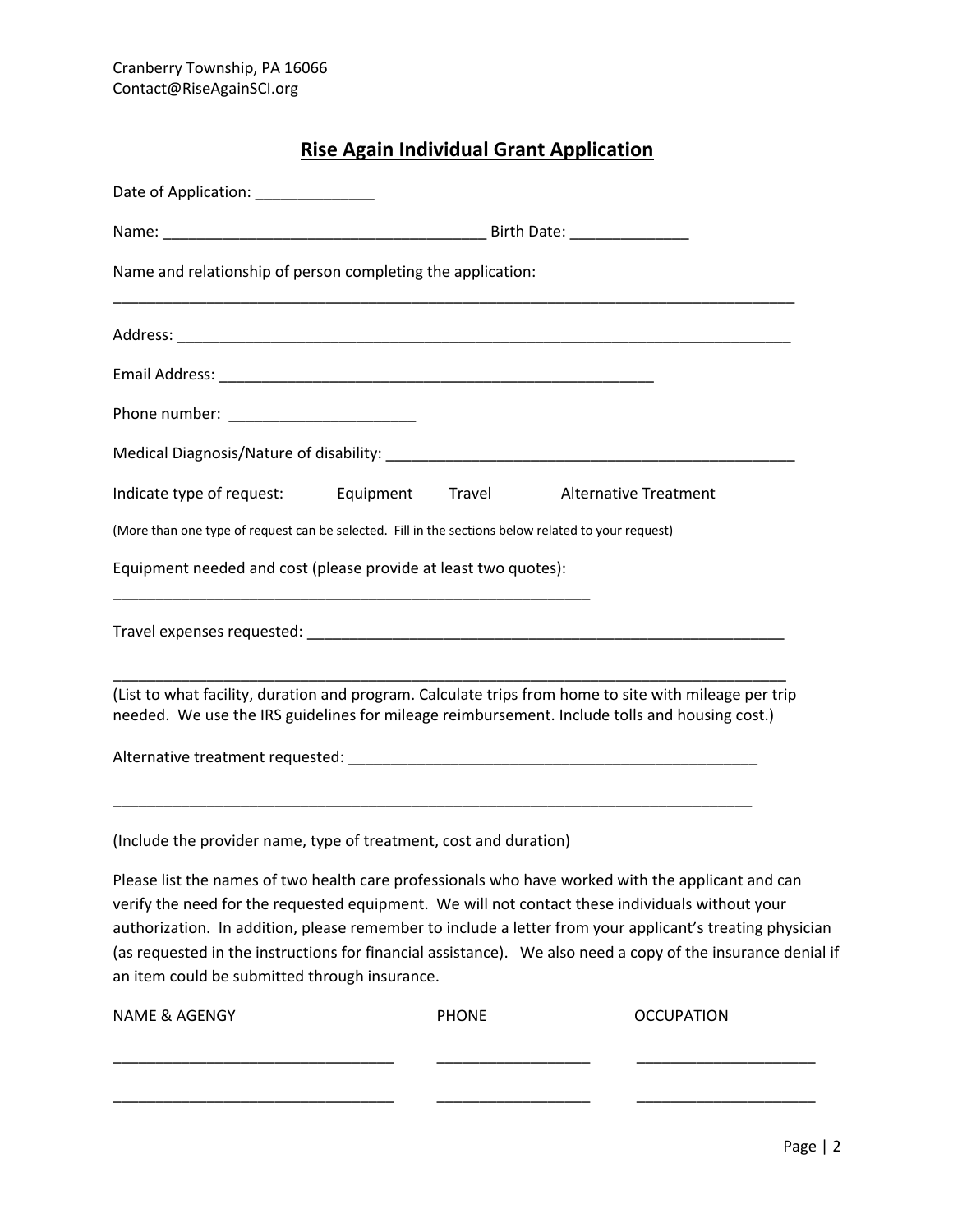Please provide a brief description of the applicant's situation and the benefit the requested will provide. Please indicate the family's ability and willingness to participate financially in the purchase if only partial funds can be provided.



## **Liability Release, Disclaimer and Authorization to Use Name and Likeness**

#### Liability Release:

In consideration of the receipt of grant awarded by Rise Again, The consideration of the receipt of grant awarded by Rise Again, Recipient thereof), him/herself or through his/her parent or legal guardian, hereby releases and forever discharges Rise Again, its officers, directors, employees, agents, affiliates and volunteers (hereafter collectively referred to as "Rise Again") from and against any and all claims, of any type, which arise from or are related to:

- 1. Any alleged malfunction of or defect in the enabling equipment;
- 2. Any allegation that the enabling equipment was not appropriate or suitable for the Recipient;
- 3. Any other matter, of any type, related, in any way, to the Recipient's receipt or use of the enabling equipment.
- 4. Any therapy/treatment complications or undesirable results
- 5. Any allegation that the therapy/treatment was not what was expected

\_\_\_\_\_\_\_\_\_\_\_\_\_\_\_\_\_\_\_\_\_\_\_\_\_\_\_\_\_\_\_\_\_\_\_ \_\_\_\_\_\_\_\_\_\_\_\_\_\_\_\_

6. Any other matter, of any type, related, in any way, to the recipient's participation in travel/therapy/treatment

Name (Legal Guardian) Date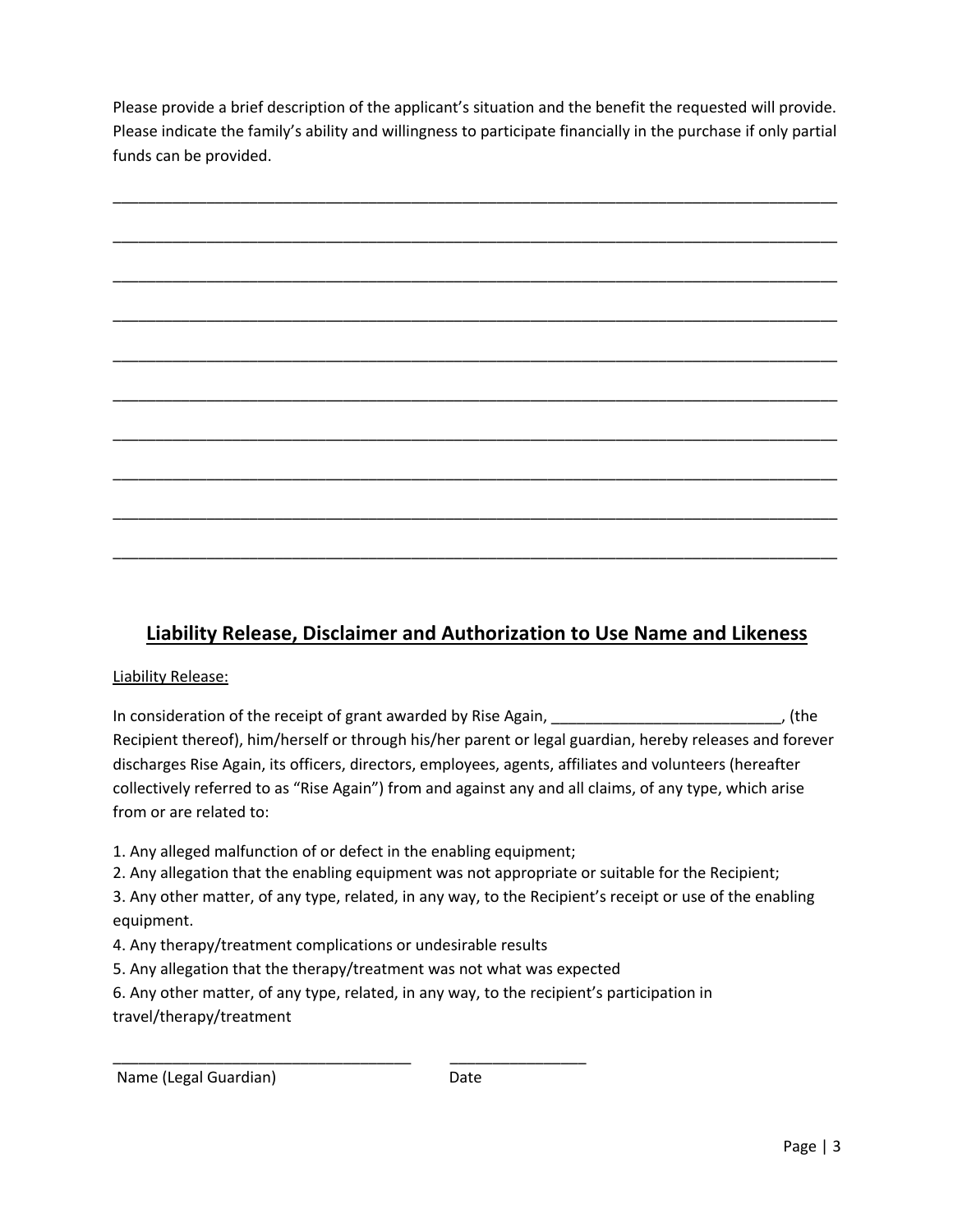I stipulate that the information included in this application is true to the best of my (our) knowledge. Further, I understand that the presence of inaccurate information in this application could result in the need for the re-evaluation of this application on the part of Rise Again.

Name (Legal Guardian) Date

(Signature is required of all legal guardians.)

\_\_\_\_\_\_\_\_\_\_\_\_\_\_\_\_\_\_\_\_\_\_\_\_\_\_\_\_\_\_\_\_\_\_\_ \_\_\_\_\_\_\_\_\_\_\_\_\_\_\_\_

## **Additional Information**

\_\_\_\_\_\_\_\_\_\_\_\_\_\_\_\_\_\_\_\_\_\_\_\_\_\_\_\_\_\_\_\_\_\_\_\_\_\_\_\_\_\_\_\_\_\_\_\_\_\_\_\_\_\_\_\_\_\_\_\_\_\_\_\_\_\_\_\_\_\_\_\_\_\_\_\_\_\_\_\_\_\_\_\_\_ \_\_\_\_\_\_\_\_\_\_\_\_\_\_\_\_\_\_\_\_\_\_\_\_\_\_\_\_\_\_\_\_\_\_\_\_\_\_\_\_\_\_\_\_\_\_\_\_\_\_\_\_\_\_\_\_\_\_\_\_\_\_\_\_\_\_\_\_\_\_\_\_\_\_\_\_\_\_\_\_\_\_\_\_\_

\_\_\_\_\_\_\_\_\_\_\_\_\_\_\_\_\_\_\_\_\_\_\_\_\_\_\_\_\_\_\_\_\_\_\_\_\_\_\_\_\_\_\_\_\_\_\_\_\_\_\_\_\_\_\_\_\_\_\_\_\_\_\_\_\_\_\_\_\_\_\_\_\_\_\_\_\_\_\_\_\_\_\_\_\_ \_\_\_\_\_\_\_\_\_\_\_\_\_\_\_\_\_\_\_\_\_\_\_\_\_\_\_\_\_\_\_\_\_\_\_\_\_\_\_\_\_\_\_\_\_\_\_\_\_\_\_\_\_\_\_\_\_\_\_\_\_\_\_\_\_\_\_\_\_\_\_\_\_\_\_\_\_\_\_\_\_\_\_\_\_

How did you find out about Rise Again?

Have you applied for grants from anyone else? If so, who and what is the status?

#### Disclaimer:

Part of the mission of Rise Again is to provide funding to help purchase specialized therapy devices and mobility equipment to those suffering from spinal cord illness or injury. Rise Again does not provide equipment, and as such, disclaims any and all liability for property damage and/or bodily injury resulting from the use of the equipment acquired with Rise Again funds. Rise Again disclaims any and all warranties with regard to the equipment acquired with Rise Again funds, including the warranty of merchantability and fitness for a particular purpose. Rise Again is merely a funding source. Rise Again is in no way responsible for reclaiming, disposing of, maintaining or repairing equipment. It is the sole responsibility of the Recipient and/or legal guardian(s) to maintain, repair and/or dispose of the equipment. Any other costs that may be associated with the equipment such as installation, delivery, labor, disposal, etc. that are not explicitly stated on the application are the sole responsibility of the Recipient and/or legal guardian(s). All installations of ramps, lifts, stair glides, electrical supplies, etc. must be in compliance with applicable building codes. Rise Again is in no way responsible for ensuring compliance with any and all ordinances, codes and laws.

Before disbursement of any funds to purchase equipment, the Recipient or legal guardian(s) of the Recipient must have this form signed, witnessed by a non-family member, and returned to Rise Again.

I have read and fully understand and agree to the above Disclaimer.

I \_\_\_\_\_\_\_\_\_\_\_\_\_\_\_\_\_\_\_\_\_\_\_\_\_\_\_\_\_\_\_\_\_\_ \_\_\_\_\_\_\_\_\_\_\_\_\_\_\_\_\_\_\_\_\_\_\_\_\_\_\_\_\_\_\_\_\_\_\_\_\_\_\_

(Applicant Name - if over 18) (Applicant Signature – if over 18)

I have read and fully understand and agree to the above Disclaimer.

I \_\_\_\_\_\_\_\_\_\_\_\_\_\_\_\_\_\_\_\_\_\_\_\_\_\_\_\_\_\_\_\_\_\_ \_\_\_\_\_\_\_\_\_\_\_\_\_\_\_\_\_\_\_\_\_\_\_\_\_\_\_\_\_\_\_\_\_\_\_\_\_\_\_

(First Legal Guardian's Name) (First Legal Guardian's Signature)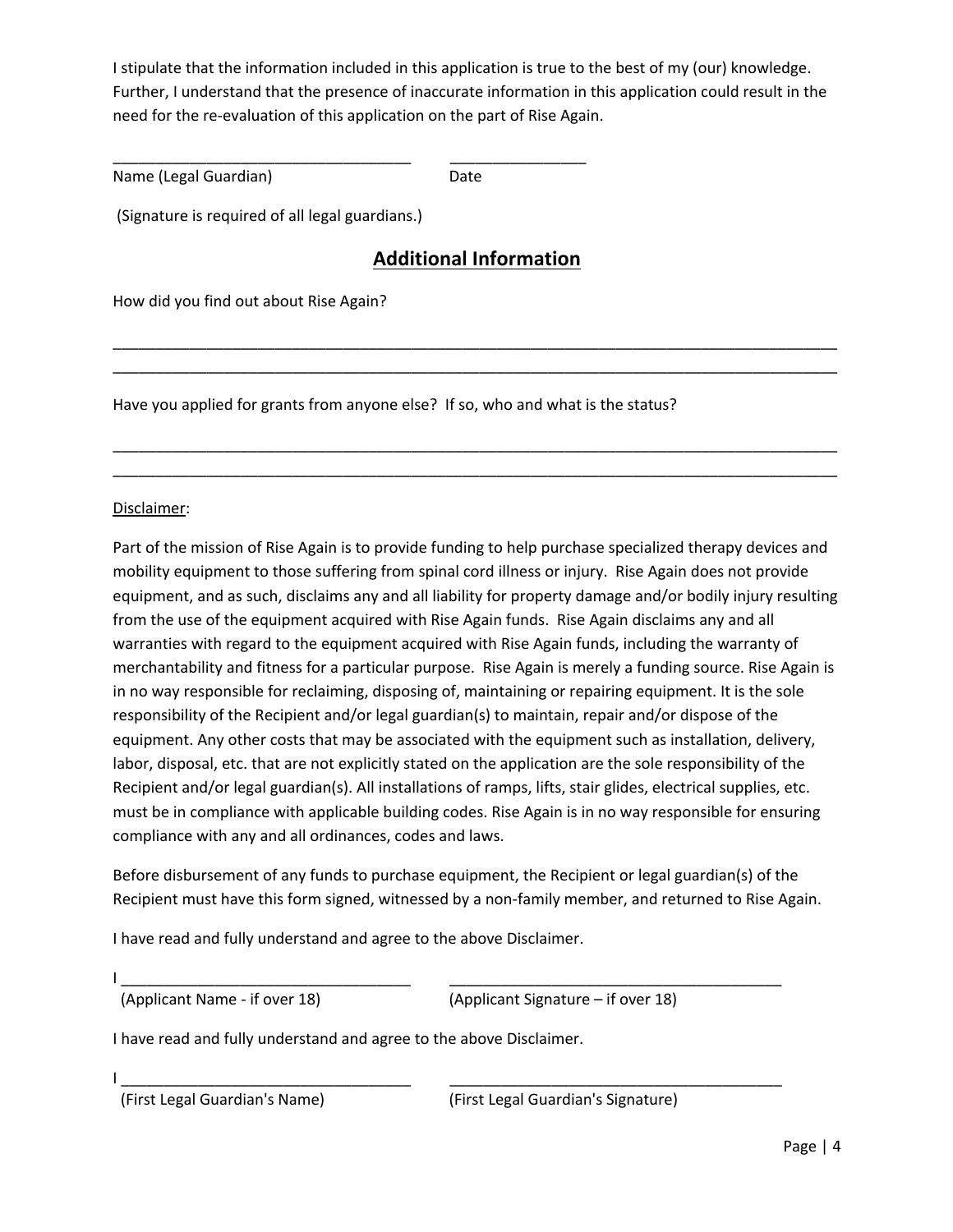| am the Legal Guardian of |  |
|--------------------------|--|
|                          |  |

#### (Recipient's Name printed)

I have read and fully understand and agree to the above Disclaimer.

| (Second Legal Guardian's Name)      | (Second Legal Guardian's Signature) |
|-------------------------------------|-------------------------------------|
| am the Legal Guardian of            |                                     |
| (Recipient's Name printed)          |                                     |
|                                     |                                     |
|                                     |                                     |
| This document has been witnessed by |                                     |
|                                     |                                     |

on this date

(Name) (Date Signed)

#### Authorization to Use Name and Likeness:

The Recipient and his/her parents or legal guardian hereby acknowledge and agree that acceptance of a grant from Rise Again may result in publicity. The Recipient and his/her parents or legal guardian hereby irrevocably authorize Rise Again:

(a) To publicize and use the Recipient's likeness, voice and features, with or without his/her name, for any publication, promotion, trade or business use, or any other purpose

(b) To photograph, videotape, film and record each Recipient in any manner Rise Again chooses (c) To copyright, convey or otherwise distribute, now or in the future, any such material involving the Recipient, his/her parents or legal guardian and that said material may be distributed to anyone, for any purpose, including the general public, magazines, newspapers, television, radio stations

(d) To publicize, now or in the future, the name of the Recipient including information regarding his/her physical condition and details regarding the equipment received from Rise Again.

(e) The Recipient and his/her parents or legal guardian agree that it is not necessary for Rise Again or anyone else to contact them prior to releasing any information authorized by this document. The Recipient and his/her parents or legal guardian hereby releases Rise Again from and against any and all claims, of any type, which arise from or are related to Rise Again's use, distribution or disclosure of any photographs, films, videotapes, electronic recording or other information regarding the Recipient and the award from Rise Again.

| <b>Applicant Name</b> | Date |
|-----------------------|------|
|                       |      |

\_\_\_\_\_\_\_\_\_\_\_\_\_\_\_\_\_\_\_\_\_\_\_\_\_\_\_\_\_\_\_\_\_\_\_ \_\_\_\_\_\_\_\_\_\_\_\_\_\_\_\_

\_\_\_\_\_\_\_\_\_\_\_\_\_\_\_\_\_\_\_\_\_\_\_\_\_\_\_\_\_\_\_\_\_\_\_ \_\_\_\_\_\_\_\_\_\_\_\_\_\_\_\_ If under age 18 - Legal Guardian Date

(Signature is required of all legal guardians.)